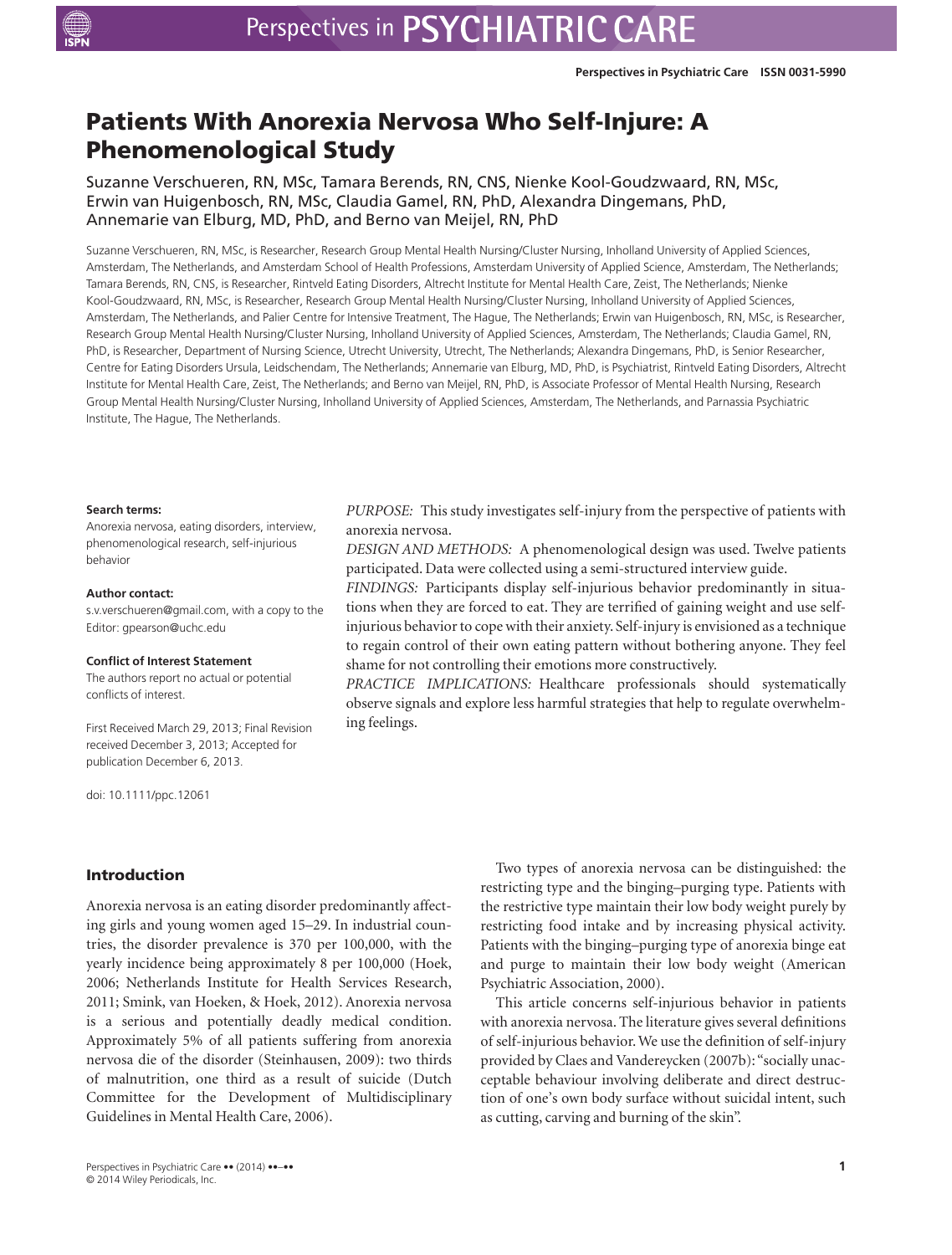In the past decade, research has documented the association between self-injurious behavior and eating disorders. One literature review (Svirko & Hawton, 2007) and several cohort studies (Claes, Klonsky, Muehlenkamp, Kuppens, & Vandereycken, 2010; Claes, Soenens, Vansteenkiste, & Vandereycken, 2012; Claes & Vandereycken, 2007b; Claes, Vandereycken, & Vertommen, 2004; Muehlenkamp, Peat, Claes, & Smits, 2012; Paul, Schroeter, Dahme, & Nutzinger, 2002) have been carried out on this subject.These quantitative studies focused on the prevalence, personality traits, and possible functions of self-injury in patients with eating disorders.

In their review, Svirko and Hawton (2007) included three types of eating disorder: anorexia nervosa, bulimia nervosa, and an eating disorder not otherwise specified, diagnosed according to the *Diagnostic and Statistical Manual of Mental Disorders*, Fourth Edition (DSM-IV; American Psychiatric Association, 2000). They reported a prevalence rate of selfinjury between 25% and 55% in patients with eating disorders. This is in accordance with a cohort study (Claes et al., 2010) carried out in Belgium among 177 female patients diagnosed with anorexia nervosa, bulimia nervosa, or an eating disorder not otherwise specified. It was estimated that 45% of these patients had performed at least one type of selfinjury in the past year.

One study used an all-male sample (Claes, Jimenez-Murcia, et al., 2012) of 130 patients with eating disorders and investigated the prevalence of self-injury among them. Overall, 21% of the male patients had engaged in at least one type of selfinjury in the past year. In comparison, the prevalence of selfinjury in a general psychiatric population is 33% (Zlotnick, Mattia, & Zimmerman, 1999), whereas the rate in normal controls is estimated at 2% (Moran et al., 2012).

Prior works suggest that patients with eating disorders and certain personality traits, such as obsessive-compulsiveness (Claes et al., 2004; Paul et al., 2002; Svirko & Hawton, 2007) and perfectionism (Claes, Soenens, et al., 2012), are at a higher risk of self-injury. Obsessive-compulsiveness can be explained as an uncontrollable repetitive urge to self-injure. Perfectionism refers to the tendency to worry about making mistakes or to doubt whether one's behaviors meet the expectations of others. Perfectionism is a dominant feature in patients with anorexia nervosa (Claes, Soenens, et al., 2012). Because of their self-critical orientation, patients with perfectionism may have deep-seated feelings of inferiority. Such negative self-evaluations may trigger self-injury as a means of self-punishment and self-torture (Claes, Soenens, et al., 2012; Svirko & Hawton, 2007). In other words, they may use selfinjury as a way to punish themselves for their failures.

Existing research (Claes & Vandereycken, 2007a; Claes et al., 2004, 2010; Claes, Soenens, et al., 2012; Muehlenkamp et al., 2012; Svirko & Hawton, 2007) is consistent in explaining that the majority of patients injure themselves for the purpose of emotional regulation. Self-injury allows these patients to cope with emotions such as anxiety (Claes et al., 2010; Claes, Soenens, et al., 2012), depression (Claes et al., 2010; Muehlenkamp et al., 2012) body image concerns (Muehlenkamp et al., 2012), or dissociation (Svirko & Hawton, 2007).

Standardized interviews and questionnaires have clarified several aspects of the quantitative association between selfinjury and eating disorders. This study goes beyond the existing literature by examining the patients' perspective on selfinjury. The patient perspective enriches the evidence for the correlation between eating disorders and self-injury. A comprehensive understanding of the lived experiences of these patients can provide a foundation for the interventions that allow the healthcare professional to manage the self-injury collaboratively with the patient.

In the present study, we address the following research question: what are the lived experiences of patients with anorexia nervosa who injure themselves? This main research question is divided into five sub-questions:

**1.** What are the specific factors and circumstances triggering self-injurious behavior in patients with anorexia nervosa?

**2.** Which emotions are dominant prior to self-injurious behavior and how do they build up?

**3.** How do the patients experience the actual execution of self-injurious behavior?

**4.** What are the positive and negative consequences of selfinjury?

**5.** What are the personal experiences of patients with healthcare workers regarding their self-injurious behavior?

# **Method**

In order to understand the lived experiences of self-harming patients with anorexia nervosa, we used van Manen's qualitative phenomenological research design (van Manen, 1990; Polit & Beck, 2008).

The purpose of a phenomenological research approach is to identify and describe phenomena as perceived by the participants. This method is commonly used to describe a phenomenon which we are aware of but do not fully understand (Creswell, 2007; Polit & Beck, 2008). Phenomenology is concerned with the lived experiences of the participants. It facilitates interaction between the researcher and the participant during data collection and, as a result, makes it possible to gain profound insight into these lived experiences (van Manen, 1990). Therefore, this design is particularly suitable to explore the phenomenon of self-injury in patients with anorexia nervosa.

The study was conducted in two mental health departments of two mental health institutions in the Netherlands specializing in the treatment of eating disorders.

These departments offer inpatient and outpatient treatment to young people from the age of 12 who suffer from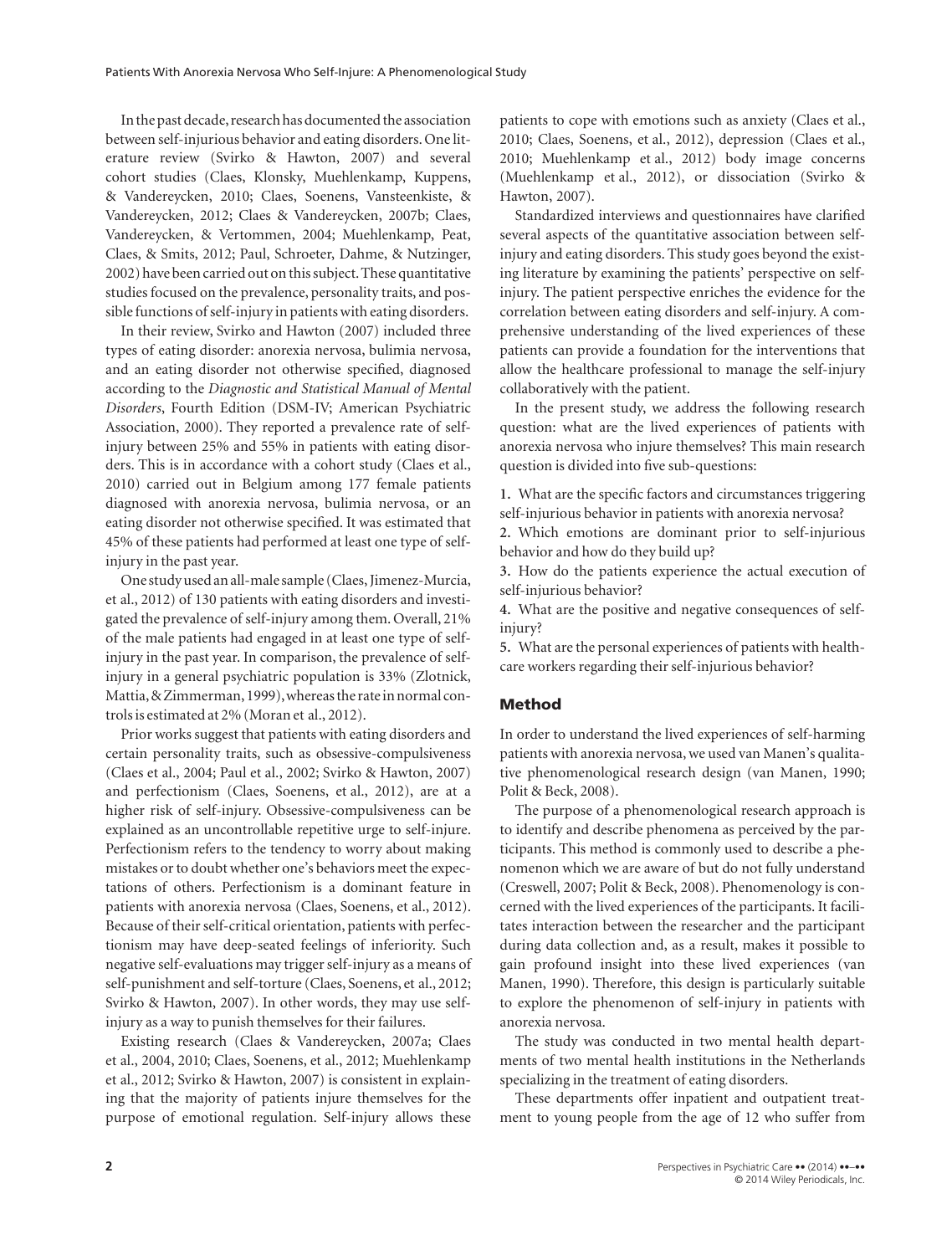eating disorders, including anorexia nervosa. Both departments are recognized throughout the Netherlands as centers of excellence for the treatment of patients with eating disorders.

This qualitative study is part of a larger research project that includes both qualitative and quantitative research. In this large research project, study participants from both hospitals were asked to participate. All 487 patients aged 16 or older who actually received treatment or had received treatment in the previous year were asked to complete the Dutch version of the Self-Injury Questionnaire (SIQ) (Claes & Vandereycken, 2007c). At the end of the questionnaire, they were asked whether they were willing to participate in a subsequent qualitative study. Forty-two patients (out of 158 who returned the questionnaire) agreed to participate in this qualitative study.

The target population for this qualitative study consisted of patients with anorexia nervosa who exhibited self-injurious behavior. Purposive sampling was carried out to guarantee sufficient homogeneity in the sample, because too much variation in our sample would hinder a consistent description of the phenomenon under study, given our limited research resources. Therefore, only patients with anorexia nervosa (diagnosed according to the DSM-IV criteria), aged between 18 and 30 years who employed at least one form of selfinjurious behavior during the past year were included. Patients with insufficient command of the Dutch language were excluded. Also patients with severe treatment-resistant forms of anorexia nervosa were excluded in order to promote homogeneity of the sample.

A total of 15 participants met the inclusion criteria. Three participants were not included: one patient was no longer physically capable of participation and two participants could not be contacted.

All participants received oral and written information about both the quantitative and the qualitative study. If they agreed to participate in the qualitative study, they filled in their name and telephone number at the end of the questionnaire. These participants were all contacted by telephone, received additional oral information and were given the opportunity to ask further questions. Finally, an appointment for the interview was made. There was no professional relationship between the researchers and the participants.

The interview location was chosen on the basis of patients' preferences. Six interviews took place in the clinic where the patient resided, two interviews were held in a nearby university hospital, and four patients were interviewed at home.

The data collection took place between May 2011 and May 2012. Each interview started with the interviewer discussing the patient's individual scores on the Self-Injurious Questionnaire (Claes & Vandereycken, 2007c). Following this discussion, semi-structured interviews were used to collect data. An interview guide ensured that each sub-question was

explored in-depth. The interview guide contained four subquestions that explored the process of self-injury chronologically: the first sub-question focused on the triggers and the circumstances before the self-injury, the second on the build-up of tension, the third on the actual execution of the self-injurious behavior, and the fourth on the positive and negative consequences of self-injury. At the end of the interview, the researcher asked the participants about their experiences with healthcare workers. Twelve interviews, varying from 60 to 90 min, were recorded on audiotape and transcribed verbatim. For each patient, one interview was conducted, so no follow-up interviews took place. All interviews were held, transcribed and analyzed in Dutch.

The data analysis and data collection were iterative (Boeije, 2008). After the first four interviews, an initial analysis was performed. The results from this analysis indicated directions for further data gathering. Each of the sub-questions in the interview was analyzed in three phases in line with van Manen (1990): (a) identifying sententious expressions that possibly captured the fundamental meanings concerning the research questions; (b) reading the text several times; and (c) examining highlighted phrases and answering the question "what does this phrase reveal about the process of self-injury?"Once the phases of the self-injury process had been identified and explored in this stage of the research, they became the object of reflection and interpretation in the following interviews, thus leading to a comprehensive understanding of the phenomenon of self-injury in patients suffering from anorexia nervosa.

The quality of the analytical process was assured by means of peer-reviewing; the research group discussed the interview techniques and the methodological aspects of the research at length after interview 5. The primary supervisor (BvM) and the researcher (SV) met after the first, fourth, eighth, and 10th interview to discuss the progress of the research process. Interview techniques and analytical (coding) procedures and outcomes were discussed. The article was reviewed in subsequent stages of development by the complete panel of co-researchers.

Data saturation is the point in data collection when no new or relevant information emerges from the data (Boeije, 2008; Creswell, 2007). At the 10th interview, the research team agreed that sufficient data saturation was reached to describe the phenomenon of self-injury in our patient group satisfactorily. The description of the phenomenon was robust, with no gaps or unexplained aspects of the phenomenon. The last two interviews were used to check for the level of data saturation and confirmed our conclusion that sufficient saturation was reached, because no essential new information was found in these interviews.

The Scientific and Ethical Committees of both participating mental health institutions reviewed and approved the research protocol, in accordance with the Ethical Principles of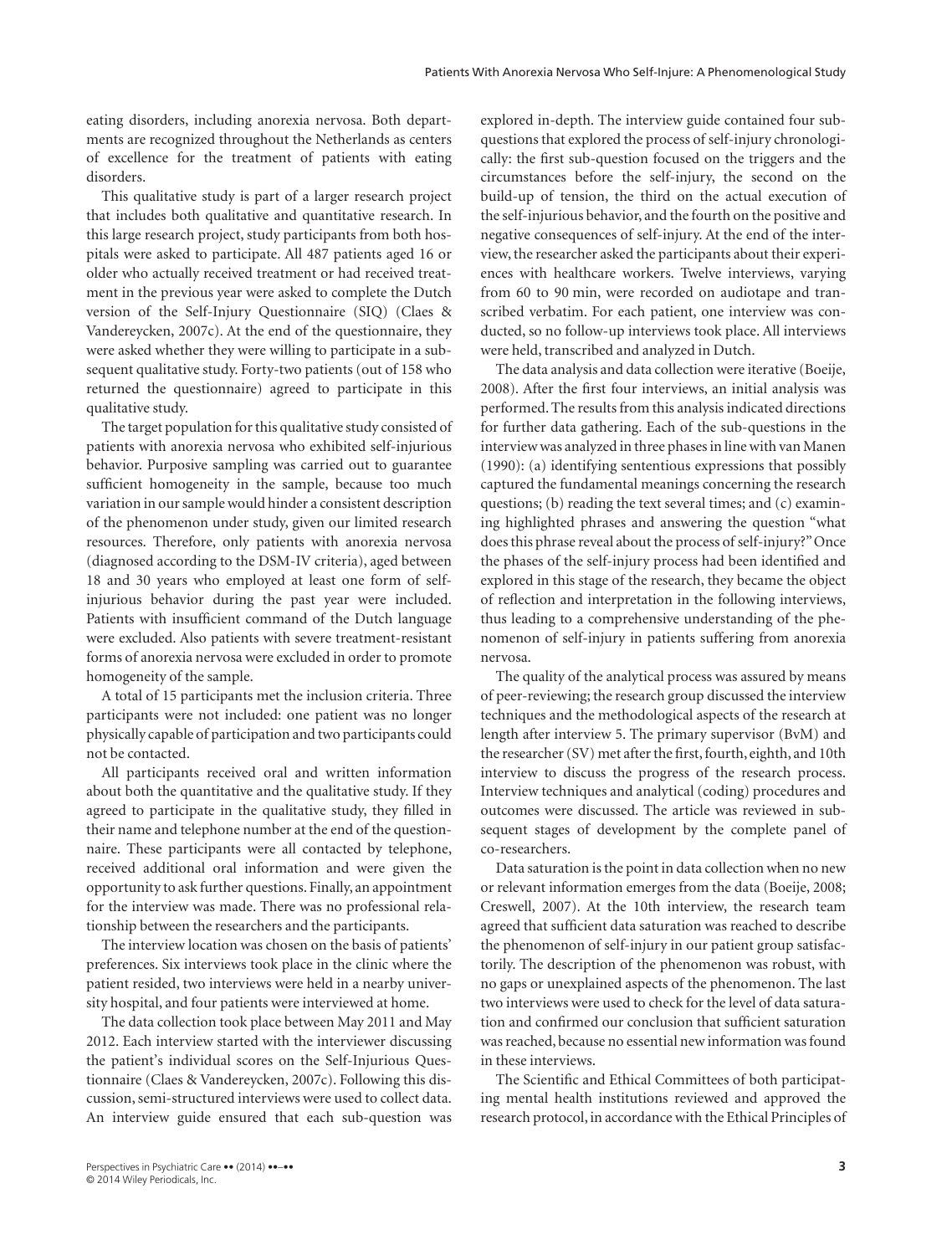Medical Research Involving Human Subjects (Declaration of Helsinki), before the start of the research activities. Only the researcher and supervisor had access to the original data files and the tape-recorded interviews. All participants gave written informed consent. Patients received a gift of 25 euros for their participation in this study.

In order to reduce the burden on the participants, the following two preventive measures were undertaken. First, at the end of each interview, the burden of the interview was discussed with the patient. Nine participants stated explicitly that there was no need for aftercare because they did not expect to experience any negative personal consequences from the interview. The remaining three patients were contacted after 3 days and asked if there was any need for aftercare: they all declined. Second, to limit the psychological burden on the participants, it was decided that the patients would be interviewed only once.

# **Findings**

The sample consisted of 12 participants, all of whom were women. The mean age of the sample was 23, ranging from 18 to 28. Participants were at various stages of treatment: one participant was being treated as an inpatient when interviewed, and four participants were being treated in an outpatient setting. Three participants had been discharged from treatment 1 year before, and three other patients 6 months previously. The sample consisted of five patients with the binge–purging type of anorexia nervosa, and seven patients with the restricting type. Based on the analysis of the interviews, the process of self-injury can be divided into three phases:.

- **•** Phase 1: circumstances triggering self-injury.
- **•** Phase 2: losing control and the act of self-injury.
- **•** Phase 3: the consequence of the self-injury.

These three phases are described in more detail later.

# **Phase 1: Circumstances Triggering Self-Injury**

The first goal at the start of treatment was for the patients to learn to eat again. In most cases, the participants' physical condition was extremely poor before admission to the inpatient centre or the start of outpatient therapy. As a result, they felt numb and without energy. They found the dietitian's nutritional advice in the initial treatment phase severely frightening and disturbing. This advice was based on their physical condition and recommended that they consume a specific number of calories in order to regain the weight expected of them. Participants experienced extreme stress during their initial meals. In the inpatient setting, they were closely supervised by the nurses; in the outpatient setting, their parents, or in some cases friends, supervised them. The

forced food intake caused them to feel considerable aversion. They did not want to eat and were terrified of gaining weight. When they were forced to eat, they suffered intense despair. The participants responded to these extreme stressful situations by injuring themselves. One of the participants described her despair as follows:

At some point, I was living with friends and they pushed me to eat things I did not want. They told me why it was important for me to eat. But I thought, I cannot do this, and I do not want this. They were pushing more and more and as a result I was getting angry with myself for not being able to eat. Then I started hurting myself by bruising or hair pulling. I felt like I was losing all my control, because I was no longer able to make my own eating decisions. (R 4)

In the early stages of treatment, self-injury was used to control emotions when the patient was forced to revert to a regular eating pattern. But it was also used to deal with feelings of saturation after the obligatory meal. Satiety provoked extreme anxiety because it reminded them that they were gaining weight.

Besides controlling overwhelming emotions, self-injury was used as personal punishment. Self-injury was the perfect way for patients to punish themselves for their (selfperceived) uncontrolled eating behavior. Self-injury was a reaction to feelings of self-hatred, which occurred, for example, when they felt they had been talked into something by not refusing to eat. As one of the respondents stated:

When I gained weight I was angry with myself. I thought: "why do I let others force me to eat?"And I was pissed off with myself for agreeing to something I did not want. As a result I had to punish myself. (R 3)

Self-injury was also used to deal with burdensome interactions with others, for example, in conflicts or misunderstandings at work or with friends. They blamed themselves for not being kind or friendly enough, or for making unintelligent comments. Again, self-punishment appeared to be a strong motivator for self-injury, as illustrated by the following quote:

We were having a sleepover at a friend's house. I promised to bring a sleeping mat for a friend. Unfortunately I forgot it. I blamed myself for that and I felt so stupid. At that moment, all I could think of was self-injury. (R 2)

Besides merely controlling negative situations, participants also emphasized that self-injury is a means of rewarding themselves. It was used in situations where they were able to undermine the dietitian's advice or when they lost weight. Some participants emphasized the multifunctional role of self-injury:

When I gained weight, I had to punish myself; when I lost weight, I rewarded myself with self-injury. At one point I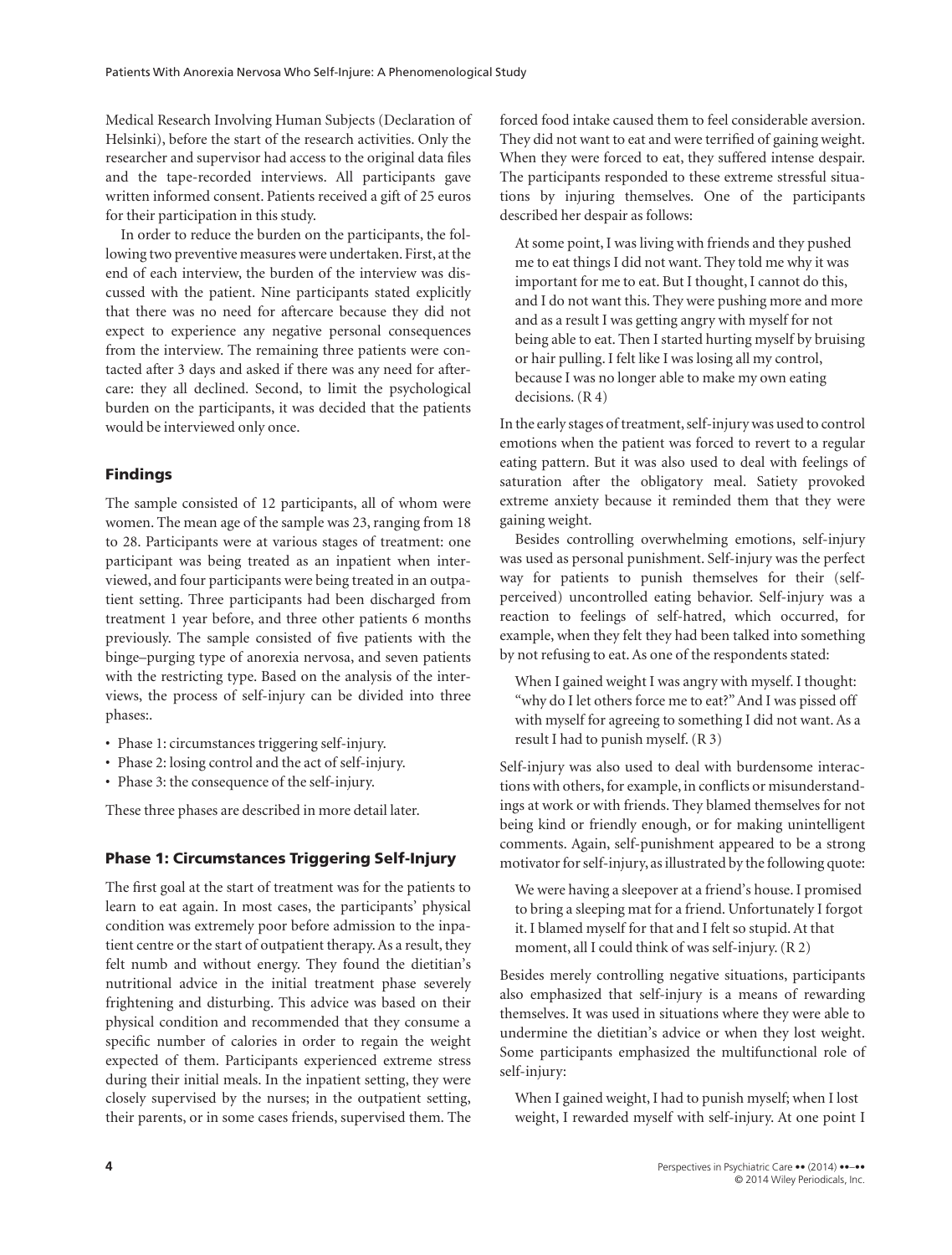realized that it did not make sense.Whether I was happy or not, self-injury was always there. It was a perfect way of getting along with everything. (R11)

# **Phase 2: Losing Control and the Act of Self-Injury**

Participants described the process leading to self-injury in detail. They would start the day with some tension, which built up gradually until they reached a tipping point, for example, when confronted with their compulsive eating habits and the need to end them. In this situation, it was impossible to withstand the powerful temptation of selfinjury. Intense despair would arise without the self-injuring act. Sometimes they would not have the opportunity to injure themselves, for example, because other people were around. In the clinical treatment setting, nurses kept the participants within eyeshot after they completed their meal. In outpatient settings, some participants experienced a great deal of stress because their parents kept a close watch on them. They would then seize the first opportunity to self-injure.When they were unable to perform their self-injury act, they would turn to less severe forms (scratching and bruising) to temporarily reduce overwhelming feelings. Although less powerful than cutting, the self-injury behavior that they actually desired, these forms were invisible to bystanders and relatively easy to perform; they could inflict them under the table during the meal. If they did not have the opportunity to perform the self-injury, it was impossible for the participants to cope with the overwhelming emotions and they feared ending up crazy. Participants envisaged self-injury as an"emergency break." It offered prompt relief that prevented them from suicidal thoughts.

The pain intensity and the sight of blood were considered the most important factors influencing the effectiveness of self-injury. Participants stressed the importance of prompt relief in moments when they felt overpowering emotions. Self-injury provided much quicker relief than jogging or physical labor, for example. When the pain intensity was high, the self-injury was felt to be more effective. For example, when the physical pain caused by the self-injury lasted a couple of days, the patients felt less need for further selfinjury. If they bled heavily, they considered this strong confirmation of self-punishment. As one participant puts it:

Blood is the visible evidence of having hurt myself. (R 6, outpatient)

The participants' lived experiences also revealed that they felt less need to self-injure if they could undermine the dietitian's advice. Instead, their anorexia nervosa symptoms increased:

It was either the anorexia nervosa or the self-injury. So when I gave up the self-injury, I was losing weight again. I was always searching for the right balance.Whenever I

gave up one thing, the other thing occurred, and vice versa. (R 10)

### **Phase 3: The Consequences of Self-Injuring**

The self-injurious behavior made it possible for the participants to gain weight. When the weighing scale showed a weight increase, they were terribly afraid and felt disgusted. Self-injury helped dissipate these emotions and that is why they viewed it as something positive.

Participants experienced self-injury as a technique to regain control of their own eating pattern autonomously without bothering anyone. It allowed them to control the compulsive feelings related with anorexia nervosa, for example, when the food was unexpectedly high in calories or when they were served a sauce they were unfamiliar with.

The positive thing about self-injury was that I was able to eat. I kept everybody happy during mealtime because I ate all the food. Nobody recognized that I was having a difficult time. (R5)

The participants experienced negative consequences when confronted with their damaged body in the form of scars and thinner skin. They felt the need to carefully select their clothes, for example, to wear long sleeves to hide the scars on their arms. When others, such as their parents, detected visible injuries, it put strain on their relationship. As one participant puts it:

I considered it very painful and difficult for my parents to be faced with my self-injury. It was very stressful to see how much that affected them. That made me sad or angry with myself. (R10)

The self-injurious behavior led to feelings of shame, for example, because the participants felt they might be seen as weak for not controlling their emotions more constructively. They felt shame because they needed the self-injury to overcome the anorexia nervosa, or because they feared being seen as "mentally unbalanced." Self-injury was seen as an effective short-term solution, a very powerful tool for controlling their fear of eating and for regulating other overwhelming emotions they had experienced in their lives.

Another negative consequence emerged as the patients' awareness and self-esteem grew: they realized that they had been misleading themselves by thinking that they could control their emotions with self-injury. In fact, the act of selfinjury did not change anything; emotions were not handled constructively and could only be suppressed temporarily:

I realized that I actually wasn't in control. I was not able to resist the urge of self-injury and then it became apparent to me that self-injury did not solve anything. Nothing really changed. The cause of my problems did not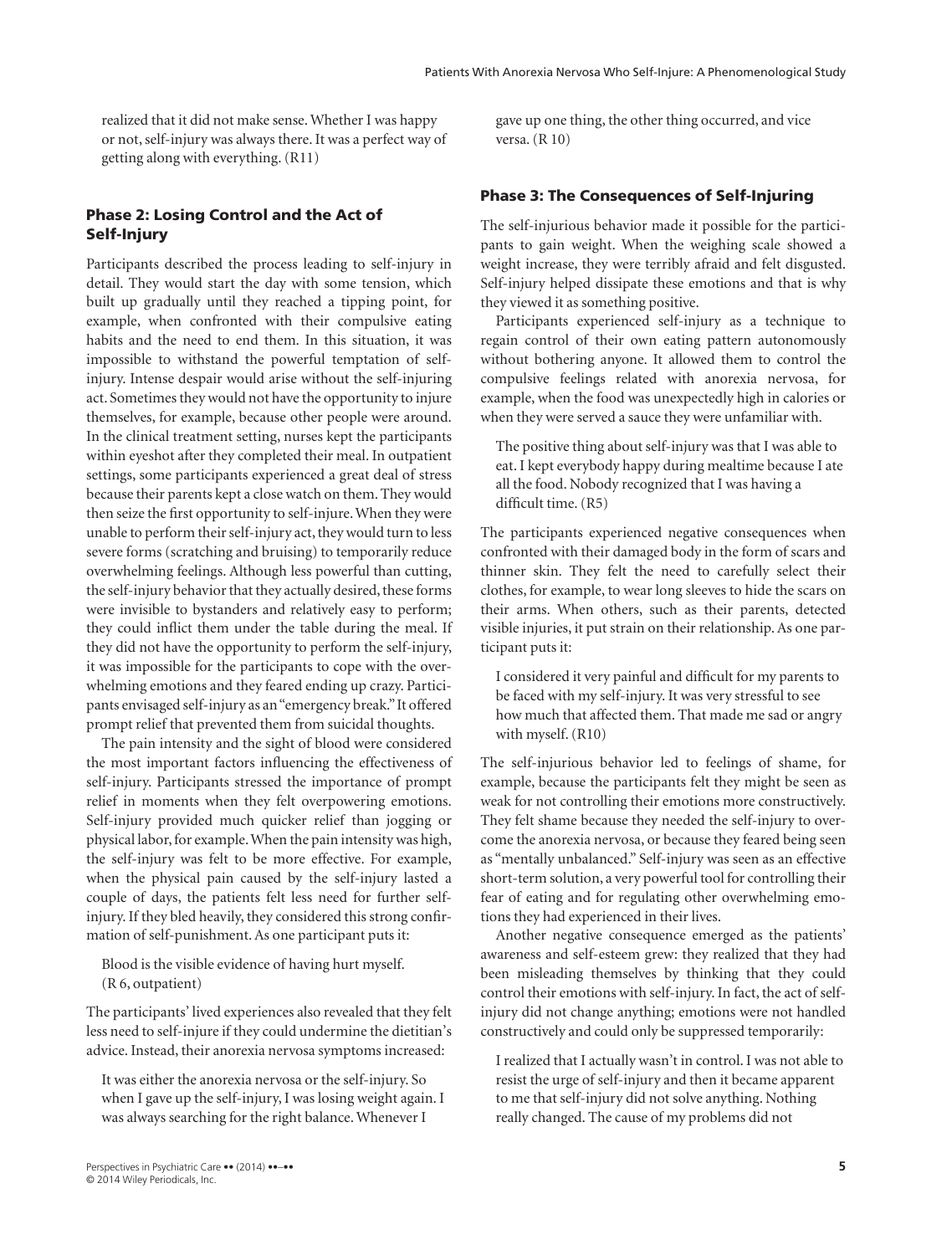disappear. You have to find other ways to solve your problems. (R 2)

### **Experiences With Healthcare Workers**

In most cases, self-injury was not a topic of conversation and there were therefore no positive or negative experiences with healthcare workers. The majority of participants kept their self-injury hidden from their healthcare workers. They saw it as a secret solution for their overwhelming feelings and their resistance against gaining weight. Participants feared the controlling interventions of healthcare workers:

I think if I were to talk about it with healthcare workers that they would try to make me stop. They wouldn't say: you go girl. (R 4)

But when the participants did raise the self-injuring issue, the healthcare workers took it seriously. The participants felt supported and were encouraged to talk about their feelings and consider other less harmful strategies to control their emotions and regulate their behavior. The participants valued being able to discuss the subject respectfully within their working alliance with the healthcare worker. It encouraged them to speak openly because they were confident that their story would be taken seriously:

When the nurses take the initiative to explore this topic in a respectful manner, you know they are interested.When you open up the topic yourself, you do not know for sure how they will react to it. (R 3)

Toward the end of their treatment for anorexia nervosa, the participants realized that the negative consequences of their self-injurious behavior outweighed the positive consequences. They saw that self-injury was not a solution for their compulsive anorectic thoughts. They became more willing to consider rules laid out by healthcare workers to reduce the frequency of self-injury. For example, they agreed to reduce the frequency of self-injury from four to three times a week. Nevertheless, it was felt that they had a long way to go to overcome their fear of eating and to get more control over their feelings and behavior.

The participants expressed their desire for specific professional attitudes during the interviews. They frequently mentioned such attitudes as involvement, reliability, and determination. A sense of humor was considered important because it took the weight off the delicate subject of selfinjury and made it easier to discuss. The participants emphasized that it was important for healthcare workers to recognize the scars and the thinning of the skin. When a healthcare worker mentioned these signs explicitly, they felt that their injuries were important enough to discuss. The participants also considered professionals' expressions of confidence in them as valuable. As one participant explains:

If they had told me during treatment that they did not trust me, I immediately would have stopped the treatment.Why should I go on with healthcare workers who do not trust me? (R 12)

# **Discussion**

The qualitative interviews indicated that the participants experienced self-injury as necessary and functional behavior. Self-injury serves to reduce negative emotions (such as fear related to feeling overweight) and as a method of punishing oneself. The existing literature identifies difficulties with emotional regulation as an important underlying factor in anorectic and self-injurious behavior (Claes et al., 2010; Claes, Soenens, et al., 2012; Espeset, Gulliksen, Nordbø, Skårderud, & Holte, 2012; Muehlenkamp et al., 2012; Paul et al., 2002). Our study contributes to this literature by describing how anorectic patients themselves explain the function of self-injury when dealing with their emotions and managing their anorectic behavior.

First, we found that the participants in our study performed self-injurious acts (e.g., cutting, scratching, bruising, burning, hot showering, hair pulling, biting, vomiting, overuse of alcohol and salt and pepper, and slapping oneself) as a means to control all different kinds of anorectic thoughts and emotions when pressured to eat. There appears to be a balance between anorexia nervosa and self-harm. Being pressured to eat means losing control over the eating disorder and this promotes feelings of anxiety and anger. Self-injury can reduce these emotions and allow the participant to regain a renewed sense of control. As Muehlenkamp et al. (2009) described it: losing control in one domain requires compensation in the other domain.

Second, our study adds to the existing literature by describing how self-injury in patients with anorexia nervosa can serve as a means of self-punishment. The patients often punish themselves because they feel they have failed to meet their own (stringent) standards. For example, one patient explained that she hated herself for disappointing a healthcare worker. She did not know how to handle these feelings other than by hurting herself. Previous research confirms that patients with eating disorders who injure themselves are relatively more concerned about meeting the expectations of others than patients with eating disorders who do not injure themselves (Claes, Soenens, et al., 2012). These patients' selfcriticism can lead to self-injury as a way of punishing themselves for their failures.

Self-criticism and subsequent self-punishment may explain why "self-protection plans" sometimes do not work. One aspect of these plans is that the patient is rewarded after a period of abstinence or reduction in self-injury. However, patients with a high level of self-criticism often find it difficult and even emotionally stressful to reward themselves; their self-criticism makes them feel undeserving of their rewards.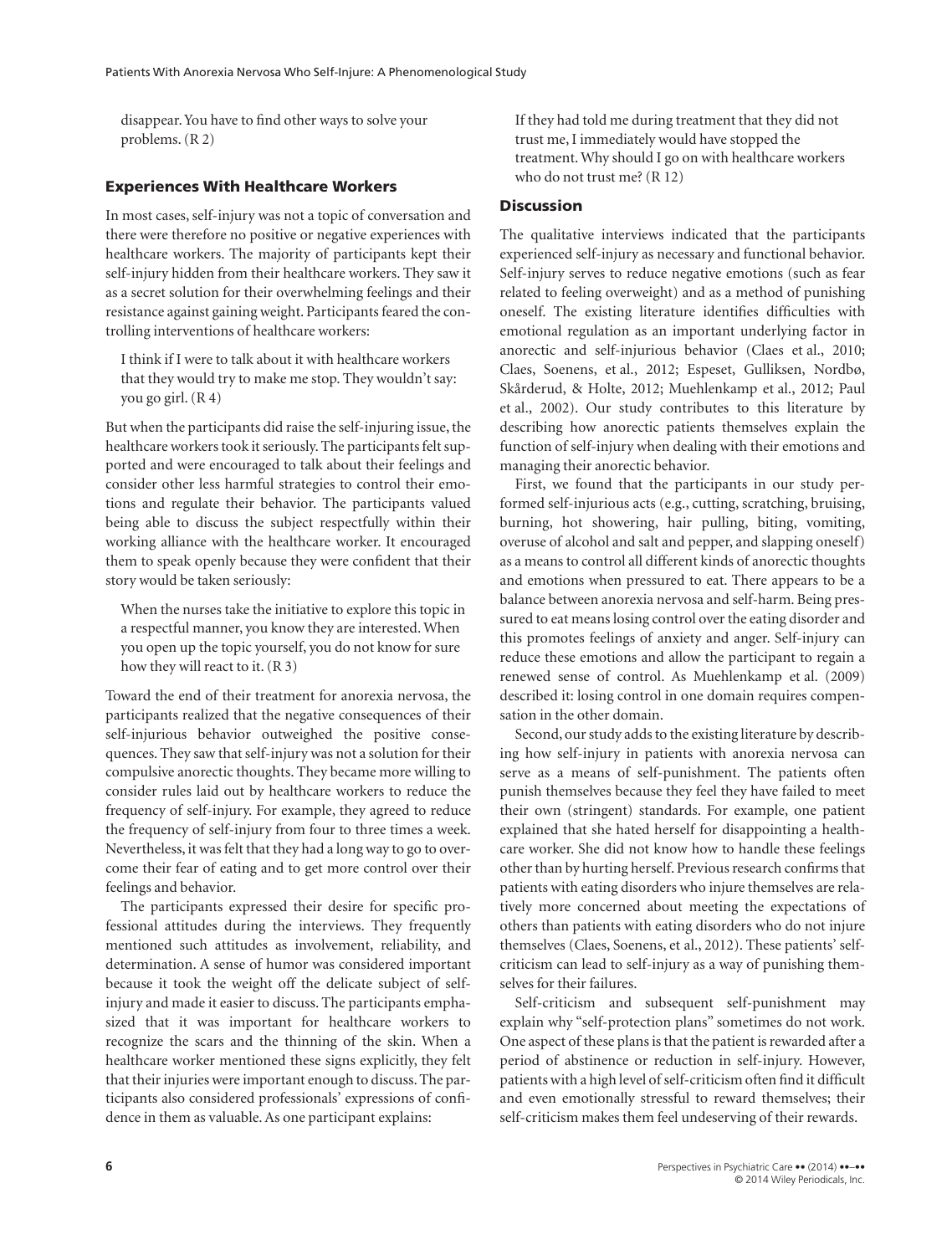The participants were in different stages of recovery from their illness. Some patients were in the acute stage of their illness, receiving inpatient treatment, and struggling with their eating disorder, the overwhelming emotions, and the self-injurious behavior. Other patients were almost recovered from the anorexia nervosa and had almost abandoned the self-injurious behavior. We did not observe any significant differences in their perspectives on and functions of selfinjury in these subgroups of patients. However, the recovered patients showed more awareness of the negative consequences of self-injury compared with the patients in the acute phase of the illness.

Some methodological limitations must be noted. The study was limited in that all the participants were women and of Dutch origin, all aged between 18 and 30 years. This must be taken into account when generalizing the findings to other populations. It should also be noted that the sample size was rather small, making saturation limited.

One of the strengths of this study is that we used appropriate research methods to obtain an in-depth understanding of the participants' lived experiences of self-injurious behavior. The professional experience of the primary researcher who conducted and analyzed the interviews (SV) also made it possible to better understand the patients' personal stories.

In some cases, the participants experienced the interviews as confrontational because they had never discussed selfinjury in such detail before. Sub-questions two and three, concerning the increasing tension and actual execution of self-injury, were difficult for most of the participants to answer. They felt ashamed when exploring the self-injury in such detail and they were afraid of the interviewer's judgmental or negative reactions. However, all participants valued the anonymity, which made it easier for them to discuss the subject. Participating in this study also gave them a feeling of appreciation; they were able to help others by contributing to a better understanding of their experiences and behavior.

Given the high prevalence of self-injurious behavior in patients with eating disorders, there is an urgent need for more research on this topic. In our study, we focused on the phenomenology of self-injury in patients with anorexia nervosa. Similar research could be conducted in patients with bulimia nervosa, in order to obtain a better insight into the lived experiences of these patients concerning their selfinjurious behavior.

To promote homogeneity of our sample, we excluded patients under 18 years and older than 30 years. We also excluded patients with severe treatment-resistant forms of anorexia nervosa who performed self-injurious behavior. In future research, the phenomenon of self-injury should also be studied in these excluded subgroups of patients. The results can be compared with the results of our study to explore differences in the manifestation of self-injurious behavior.

Priority should be given to the development and testing of evidence-based interventions for managing self-injury in the population of patients with eating disorders. These interventions should be applicable in nursing practice, as nurses are frequently confronted with self-injurious behavior in their daily contact with patients. When developing and testing these interventions, a distinction should be made between self-injurious behavior in the different subgroups of patients with eating disorders (i.e., anorexia nervosa, bulimia nervosa, and eating disorder not otherwise specified) given the specific patient characteristics and the specific nature of the selfinjury within these subgroups.

# **Conclusion**

This study demonstrates that patients with anorexia nervosa use self-injurious behavior to handle their compulsive anorectic thoughts and behaviors when they put on weight. Because they fear gaining weight, their emotions are overwhelming and unbearable. Self-injury helps them control these overwhelming feelings. Toward the end of treatment, they recognize that the negative consequences of self-harm overshadow the positive consequences, and they therefore realize that self-injury is only a temporary solution. That realization is needed for the patient to become more willing to consider alternatives that will help them reduce or cease selfinjury.

# **Implications for Nursing Practice**

Given that our research findings show that self-injury in patients with anorexia nervosa serves as a way to control their emotions and behavior, professional care needs to focus on several aspects: (a) discussing the subject with the patient openly and having an accepting, non-judgmental attitude; (b) exploring the meaning of self-injurious behavior for the individual patient while paying explicit attention to the underlying emotions and problems that contribute to this behavior; (c) systematically observing triggers and first signs/ symptoms as precursors of self-injury for a better understanding of the process that leads to self-injury; (d) exploring alternatives to self-injury together with the patient, that is,less harmful strategies that help the patient regulate overwhelming emotions; and (e) developing a professional attitude of determination, reliability, and attentiveness.

# **Acknowledgments**

This study was funded by grants from the Inholland University of Applied Sciences/Research Group Mental Health Nursing/Cluster Nursing and the Amsterdam University of Applied Science/Amsterdam School of Health Professions, Amsterdam, The Netherlands.